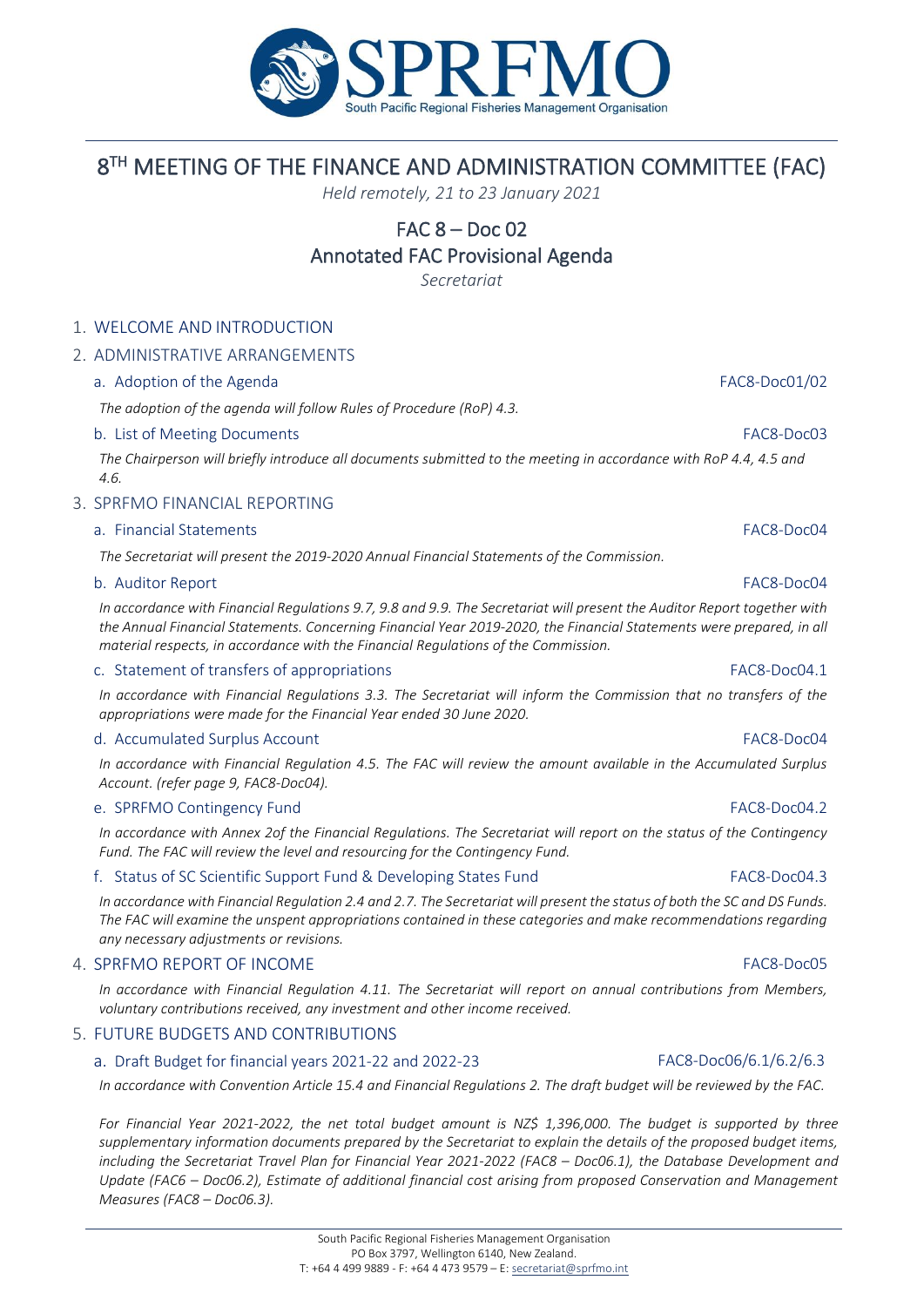*For Financial Year 2022-2023, a forecast budget is provided, assuming the Budget for Financial Year 2021-2022 is fully adopted and that there will be a host for the 2022 Annual Meeting.*

### b. Contributions for Financial Year 2021-22 and estimate for Financial Year 2022-23 FAC8-Doc07

*In accordance with Financial Regulations 4.7. It shall be noted that the contributions have been calculated based on the financial formula adopted in the 6th Commission Meeting. The Secretariat will prepare a new contribution table during the meeting based on the adopted budget for financial year 2021-2022 in response to decisions made by the Commission.* 

## 6. MATTERS CONCERNING THE FINANCIAL REGULATIONS

*Standing agenda item; No papers have been submitted*

## 7. MATTERS CONCERNING THE SECRETARIAT & STAFF REGULATIONS.

## a. Secretariat report on 2020 intersessional period FAC8-Doc08/8.1/8.2/8.3

*The Secretariat will report on activities in the 2020 intersessional period, and provide a summary account of the Commission's membership, office holders, collaboration with other organisations and other important information about the Organisation in 2020.*

*The intersessional period report is supported by three supplementary documents containing the results of the Partner agreement between SPRFMO and the RMIT University in which the students have translated the SPRFMO Convention into 2 additional non-English languages as well as a Spanish translation made available by Chile (as foreseen by Rule 10.2 of the Rules of Procedure).*

# b. Secretariat staff matters FAC8-Doc09/10/11 -

*Secretariat Staff Performance Summary: The Acting Executive Secretary will provide the summary of the staff performance reviews during the FAC8 meeting according to the Staff Regulation 6.6.*

*Secondment Assessment: In accordance with The Policy for Secondments and Internships adopted in 2018, the Acting Executive Secretary will provide an account of the tasks undertaken by secondees within the Secretariat.*

*Retirement fund options for internationally recruited staff: The Acting Executive Secretary will report on a current difficulty in relation to identifying appropriate and "recognised" retirement funds.*

## c. Contract for the new Executive Secretary FAC8 – Doc12 - Restricted

The Commission Chairperson has prepared a draft contract for the FAC to review and to support the appointment of the *new Executive Secretary.*

## 8. MEETINGS OF THE COMMISSION & SUBSIDIARY BODIES FAC8-Doc13

## a. Date and Venue for 2022

*At the 7th Commission Meeting, Peru offered to host the 2022 meeting of the Commission. Considering the special circumstances brought about by the COVID19 pandemic, Members will be requested to re-confirm their ability and intention to continue to host meetings of the SPRFMO.*

## b. Potential hosting 2023 & 2024

*The FAC will seek offers to host the 2023 and 2024 annual meetings. The FAC is encouraged to make every effort to fix the dates (if not the venues) for upcoming SPRFMO meetings.*

c. Scientific Committee Meeting 2021 and potential hosting 2022 & 2023.

*Panama has recently re-confirmed its ability and intention to host the 2022 SC9 meeting (subject to global circumstances). Korea has previously offered to host SC10 in 2022. The FAC will seek to fix the dates for these meetings and request offers concerning possible venues for the 2023 SC11 meeting.*

### 9. OFFICE HOLDERS

*Noting that the current FAC Chairperson and Vice-Chairperson have served two terms in succession in the same capacity, the positions will be vacant as of the end of the 2021 annual meeting.* 

*In accordance with Regulation 5 of the Rules of Procedure of the Commission, the FAC shall elect a Chairperson and a Vice-Chairperson from among the Contracting Parties for a term of two years.*

Restricted